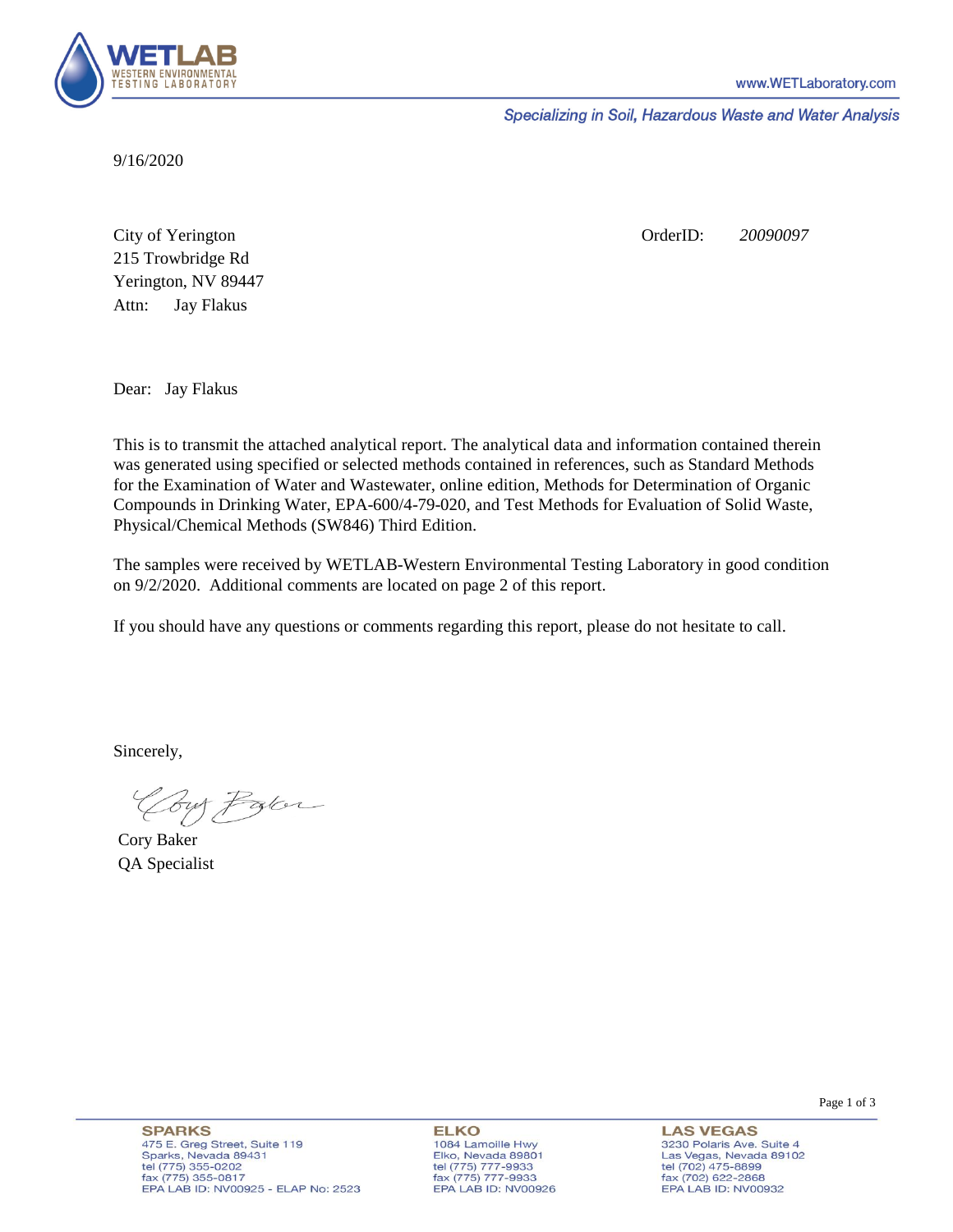*City of Yerington - 20090097* 

#### **Specific Report Comments**

None

### **Report Legend**

| B         |        | -- Blank contamination; Analyte detected above the method reporting limit in an associated blank                                                                                                                          |
|-----------|--------|---------------------------------------------------------------------------------------------------------------------------------------------------------------------------------------------------------------------------|
| D         |        | -- Due to the sample matrix dilution was required in order to properly detect and report the analyte. The reporting limit has<br>been adjusted accordingly.                                                               |
| HT        |        | Sample analyzed beyond the accepted holding time                                                                                                                                                                          |
| J         |        | The reported value is between the laboratory method detection limit and the laboratory practical quantitation limit. The<br>reported result should be considered an estimate.                                             |
| K         |        | The TPH Diesel Concentration reported here likely includes some heavier TPH Oil hydrocarbons reported in the TPH<br>Diesel range as per EPA 8015.                                                                         |
| L         |        | The TPH Oil Concentration reported here likely includes some lighter TPH Diesel hydrocarbons reported in the TPH Oil<br>range as per EPA 8015.                                                                            |
| M         | $\sim$ | The matrix spike/matrix spike duplicate (MS/MSD) values for the analysis of this parameter were outside acceptance<br>criteria due to probable matrix interference. The reported result should be considered an estimate. |
| N         |        | There was insufficient sample available to perform a spike and/or duplicate on this analytical batch.                                                                                                                     |
| NC.       |        | Not calculated due to matrix interference                                                                                                                                                                                 |
| QD        |        | The sample duplicate or matrix spike duplicate analysis demonstrated sample imprecision. The reported result should be<br>considered an estimate.                                                                         |
| QL        |        | The result for the laboratory control sample (LCS) was outside WETLAB acceptance criteria and reanalysis was not<br>possible. The reported data should be considered an estimate.                                         |
| S         | $- -$  | Surrogate recovery was outside of laboratory acceptance limits due to matrix interference. The associated blank and LCS<br>surrogate recovery was within acceptance limits                                                |
| <b>SC</b> |        | Spike recovery not calculated. Sample concentration $>4X$ the spike amount; therefore, the spike could not be adequately<br>recovered                                                                                     |
| U         |        | The analyte was analyzed for, but was not detected above the level of the reported sample reporting/quantitation limit. The<br>reported result should be considered an estimate.                                          |
|           |        |                                                                                                                                                                                                                           |

## **General Lab Comments**

Per method recommendation (section 4.4), Samples analyzed by methods EPA 300.0 and EPA 300.1 have been filtered prior to analysis.

The following is an interpretation of the results from EPA method 9223B:

A result of zero (0) indicates absence for both coliform and Escherichia coli meaning the water meets the microbiological requirements of the U.S. EPA Safe Drinking Water Act (SDWA). A result of one (1) for either test indicates presence and the water does not meet the SDWA requirements. Waters with positive tests should be disinfected by a certified water treatment operator and retested.

Per federal regulation the holding time for the following parameters in aqueous/water samples is 15 minutes: Residual Chlorine, pH, Dissolved Oxygen, Sulfite.

# **ELKO**

1084 Lamoille Hwy<br>Elko, Nevada 89801 EIKO, Nevada 8980<br>tel (775) 777-9933<br>fax (775) 777-9933 EPA LAB ID: NV00926

**LAS VEGAS** 3230 Polaris Ave. Suite 4<br>Las Vegas, Nevada 89102<br>tel (702) 475-8899 fax (702) 622-2868 EPA LAB ID: NV00932

Page 2 of 3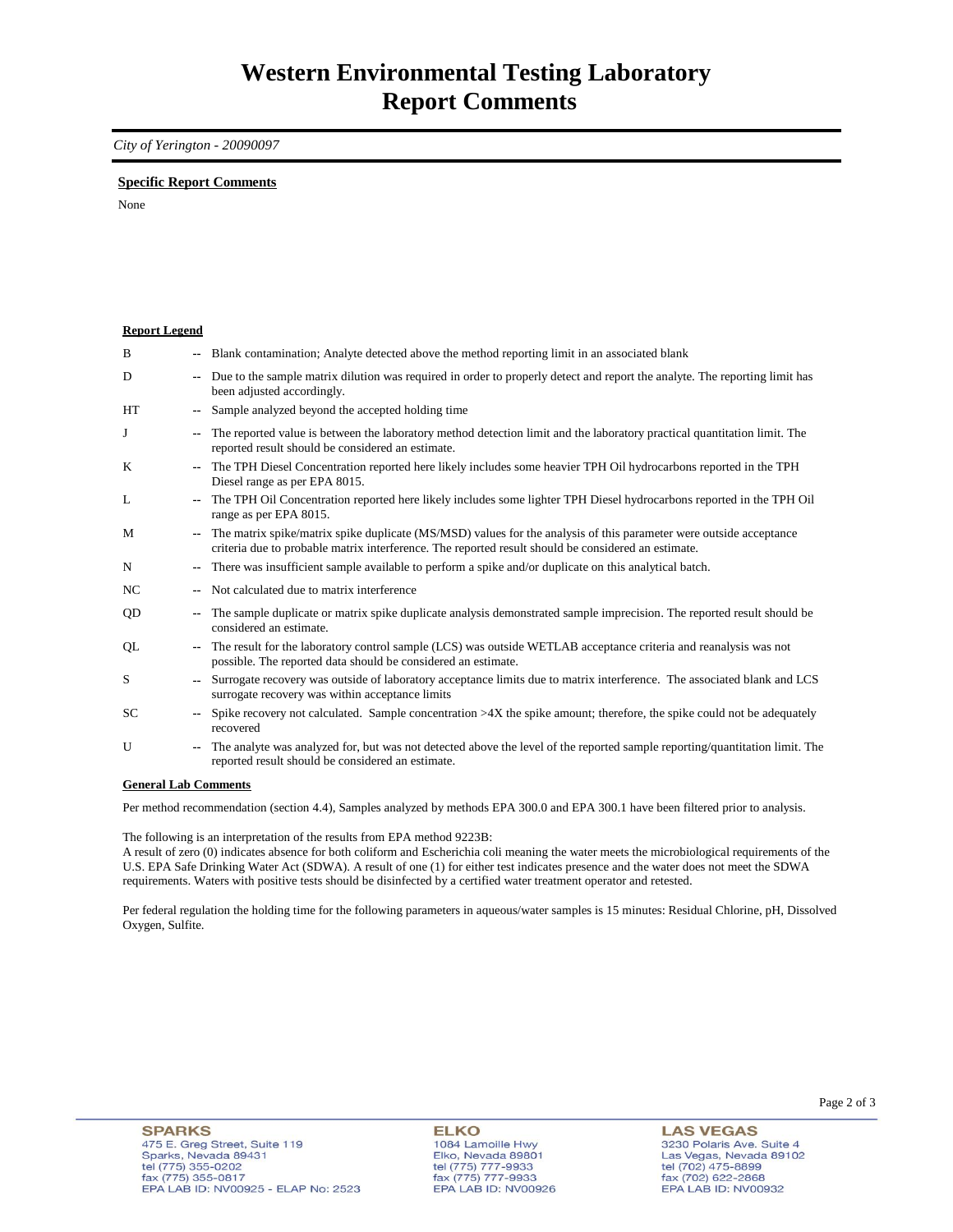# **Western Environmental Testing Laboratory Analytical Report**

| <b>City of Yerington</b>       |                              |                |              |    | <b>Date Printed:</b>                     | 9/16/2020 |       |
|--------------------------------|------------------------------|----------------|--------------|----|------------------------------------------|-----------|-------|
| 215 Trowbridge Rd              |                              |                |              |    | OrderID:                                 | 20090097  |       |
| Yerington, NV 89447            |                              |                |              |    |                                          |           |       |
| <b>Attn:</b> Jay Flakus        |                              |                |              |    |                                          |           |       |
| <b>Phone:</b> $(775)$ 302-1155 | <b>Fax:</b><br>NoFax         |                |              |    |                                          |           |       |
| <b>PO\Project:</b>             | LY-0255-C/OPEN               |                |              |    |                                          |           |       |
|                                |                              |                |              |    |                                          |           |       |
| <b>Customer Sample ID:</b>     | TPO7-Arsenic Treatment Plant |                |              |    | <b>Collect Date/Time:</b> 9/2/2020 08:20 |           |       |
| <b>WETLAB Sample ID:</b>       | 20090097-001                 |                |              |    | <b>Receive Date:</b> 9/2/2020 13:32      |           |       |
| Analyte                        | Method                       | <b>Results</b> | <b>Units</b> | DF | RL                                       | Analyzed  | LabID |
| <b>General Chemistry</b>       |                              |                |              |    |                                          |           |       |

*DF=Dilution Factor, RL = Reporting Limit (minimum 3X the MDL), ND = Not Detected <RL or <MDL (if listed)* Page 3 of 3

## **SPARKS** 475 E. Greg Street, Suite 119<br>Sparks, Nevada 89431 tel (775) 355-0202 fax (775) 355-0817<br>EPA LAB ID: NV00925 - ELAP No: 2523

## **ELKO**

1084 Lamoille Hwy<br>Elko, Nevada 89801 tel (775) 777-9933<br>fax (775) 777-9933<br>EPA LAB ID: NV00926